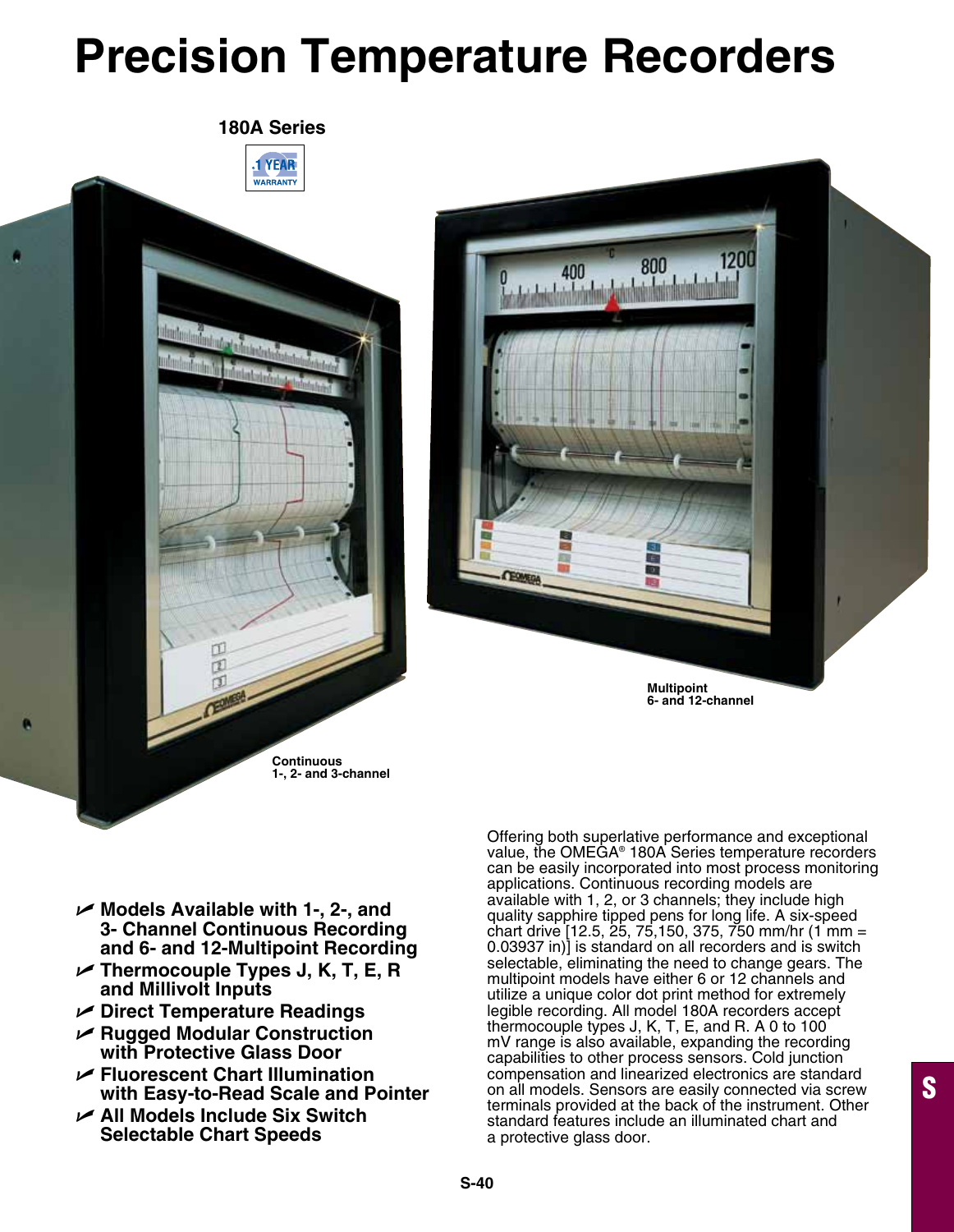

**Two-pen continuous writing mechanism used in the continuous recorders, included. Replacement accessories available. See order chart below.**

### **Specifications**

**Measuring system:** Potentiometer **Input span (minimum):**

 **mV:** 3 mV **Thermocouple:** Types K, J, T, E: 200°C (392°F) **Type R:** 450°C (842°F)

**Recording mode:** 1, 2 or 3-pen continuous writing (removable cartridge pen tip) or multipoint dotting with 6 or 12 points (ink pad dotting with a different color ink at each point)

**Balancing speed:** 2.5 sec (50 Hz), 2.1 sec (60 Hz) **Chart paper:** Z-fold, 180 mm (7") cal. width, 20 m (65') long **Dotting interval:** 5 sec (60 Hz), 6 sec (50 Hz) **Accuracy:** +0.5% of full scale

**Dead band:** 0.1% of full scale

**Chart speed:** 12.5, 25, 75,150, 375, 750 mm/hr  $(1 \text{ mm} = 0.03937")$ 

**Ambient temperature:** -10 to 50°C (14 to 122°F) **Case:** Steel plated with die cast aluminum door **Illumination:** Fluorescent lamp

**Power requirements**

**Power supply:** 115 Vac  $\pm$  10%, 50 or 60 Hz **Input impedance:** 100 kΩ

**Source resistance:** Up to 10 kΩ

**Input Isolation:** Measuring terminals to ground terminal: 20 MΩ at 500 Vdc; power supply to ground terminal: 20 MΩ at 100 Vdc

**Dielectric strength:** Measuring terminals to ground terminal: 500 Vac, 1 minute; power terminal to ground terminal: 1000 Vac 1 minute

**Dimensions:** 288 H x 288 W x 320 mm D (11.34 x 11.34 x 12.6")

**Panel Cutout:** 281 mm (11.06") square

**Accessories Supplied Chart paper:** 1 package **Fuse:** 1 A, 2 ea. **Mounting bracket:** 1 set ea. per recorder **Cartridge pen tip:** 1, 2 or 3 per recorder, depending upon model **Ink pad print wheel:** 1 per recorder (multipoint) shown below



**Ink pad print wheel mechanism used in multipoint recorders, included. Replacement accessories available. See order chart below.**

#### **Accessories**

| <b>Recorder</b><br>Type | <b>Model</b><br><b>Number</b> | <b>Description</b>      |
|-------------------------|-------------------------------|-------------------------|
|                         | 180A-Pen                      | Pen tip                 |
| Continuous              | <b>Ink</b>                    |                         |
| 1, 2, 3                 | 180A-INK-01                   | Red, box of 3 bottles   |
|                         | 180A-INK-02                   | Blue, box of 3 bottles  |
|                         | 180A-INK-03                   | Green, box of 3 bottles |
|                         | <b>Ink Pad</b>                |                         |
| <b>Multipoint</b>       | 180A-PAD-06                   | 6-channel               |
| 6, 12                   | 180A-PAD-12                   | 12-channel              |
|                         | <b>Ink</b>                    |                         |
|                         | 180A-INK-06                   | 6-channel               |
|                         |                               | (box of 6 colors)       |
|                         | 180A-INK-12                   | 12-channel              |
|                         |                               | (box of 12 colors)      |

#### **Chart Paper - Z-Fold**

| Model No.                                        | <b>Description</b>                  |  |
|--------------------------------------------------|-------------------------------------|--|
| $ 180A-CP-(*) $                                  | 1 package, 180 mm x 20 m (7" x 65") |  |
| (*) Specify numeric range to match input module. |                                     |  |